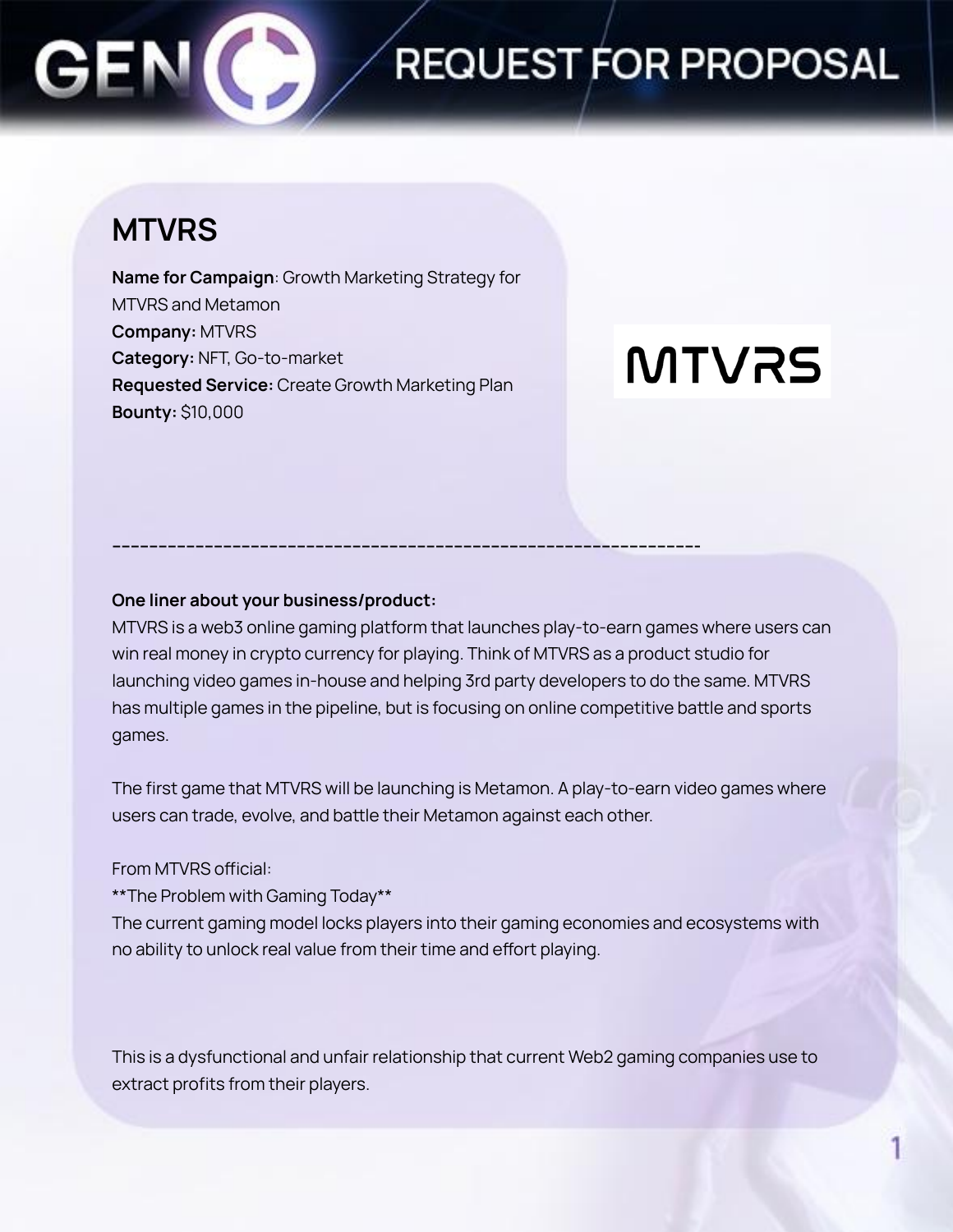### **REQUEST FOR PROPOSAL**

#### \*\*What is MTVRS?\*\* (https://mtvrs.app)

MTVRS aims to build an open metaverse of blockchain-powered games, unlock gaming economies, and transform the way we design, build, play and interact with games. MTVRS is a platform where players can explore an ecosystem of worlds, play blockchain-powered video games, earn and trade tokens, and participate in a wide network of communities and activities. MTVRS also enables creators to build a world of content and items backed by Non-Fungible Tokens (NFTs) and Fungible Tokens (FTs) with custom logic and economics, and seamlessly connect their blockchain inventory to their games.

\*\*What games will be playable on MTVRS?\*\*

MTVRS is launching with Metamon Battle Royale (https://metamon.app) and Protoball (https://protoballgame.com) both with play-to-earn.

\*\*When is MTVRS launching?\*\* MTVRS is launching officially on January 20th, 2022.

\*\*How can I participate in MTVRS today?\*\*

You can participate with MTVRS by taking part in our Metamon (Nov 8-14) and Protoball (Nov 22-28) drops with Paras (https://paras.id), playtesting the Metamon battle game (https://metamon.app), playing the Protoball game (https://store.steampowered.com/app/703970/Protoball/), and taking part in the upcoming Protoball Tournament

#### **In short, where we could use your help:**

We need help crafting and planning our growth marketing strategies for MTVRS and Metamon. We would like you to provide a fully detailed growth marketing plan for both MTVRS and Metamon. Our team will execute on the plan, and you will provide the roadmap.

**Any additional information about the problem:**